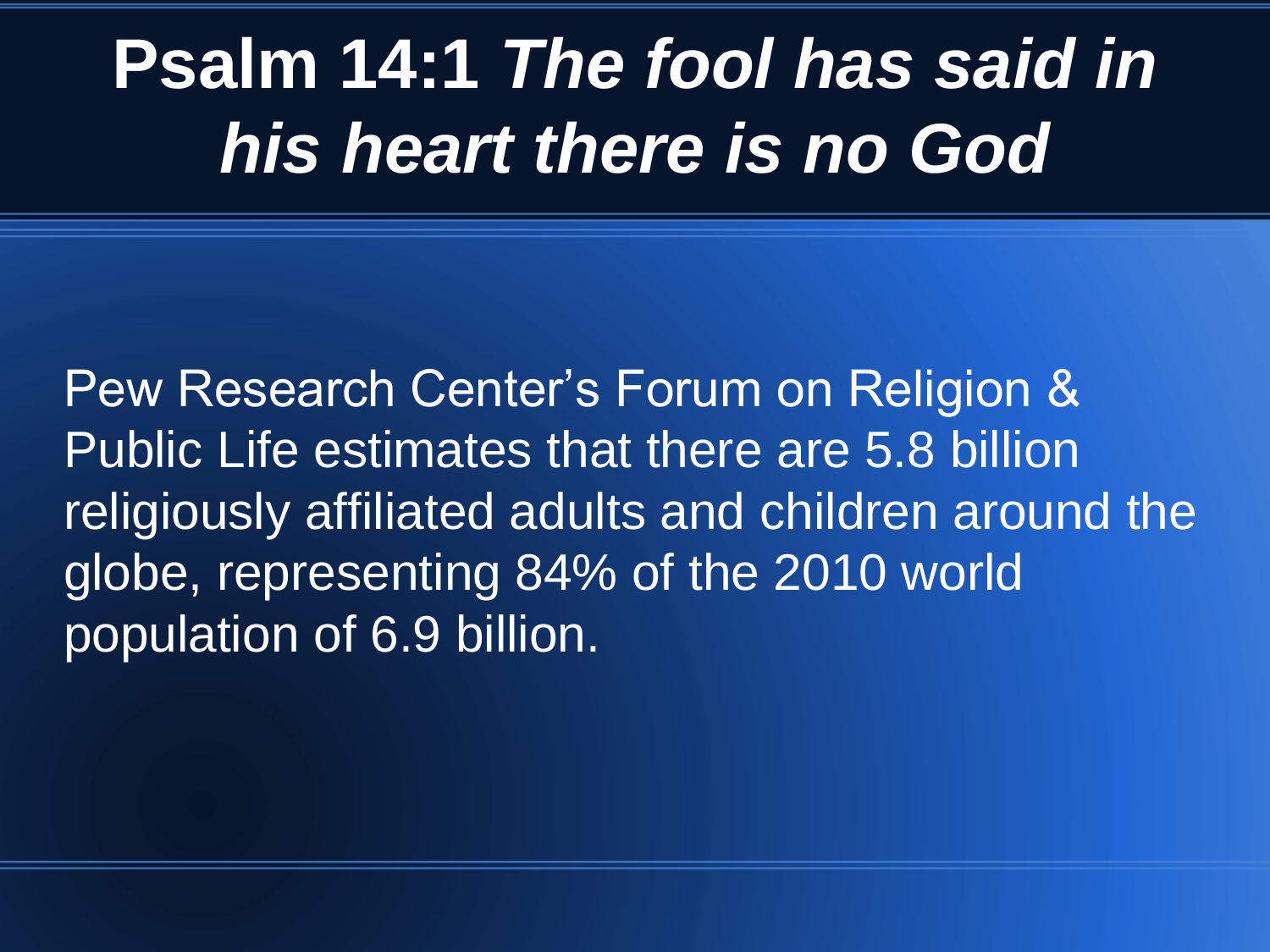## **Atheism**

- Wikepidia disbelief or lack of belief in the existence of God or gods.
- American Atheism website Atheism is not a disbelief in gods or a denial of gods; it is a lack of belief in gods.
- . The word, atheism, comes from the negative a which means "no," and theos which means "god."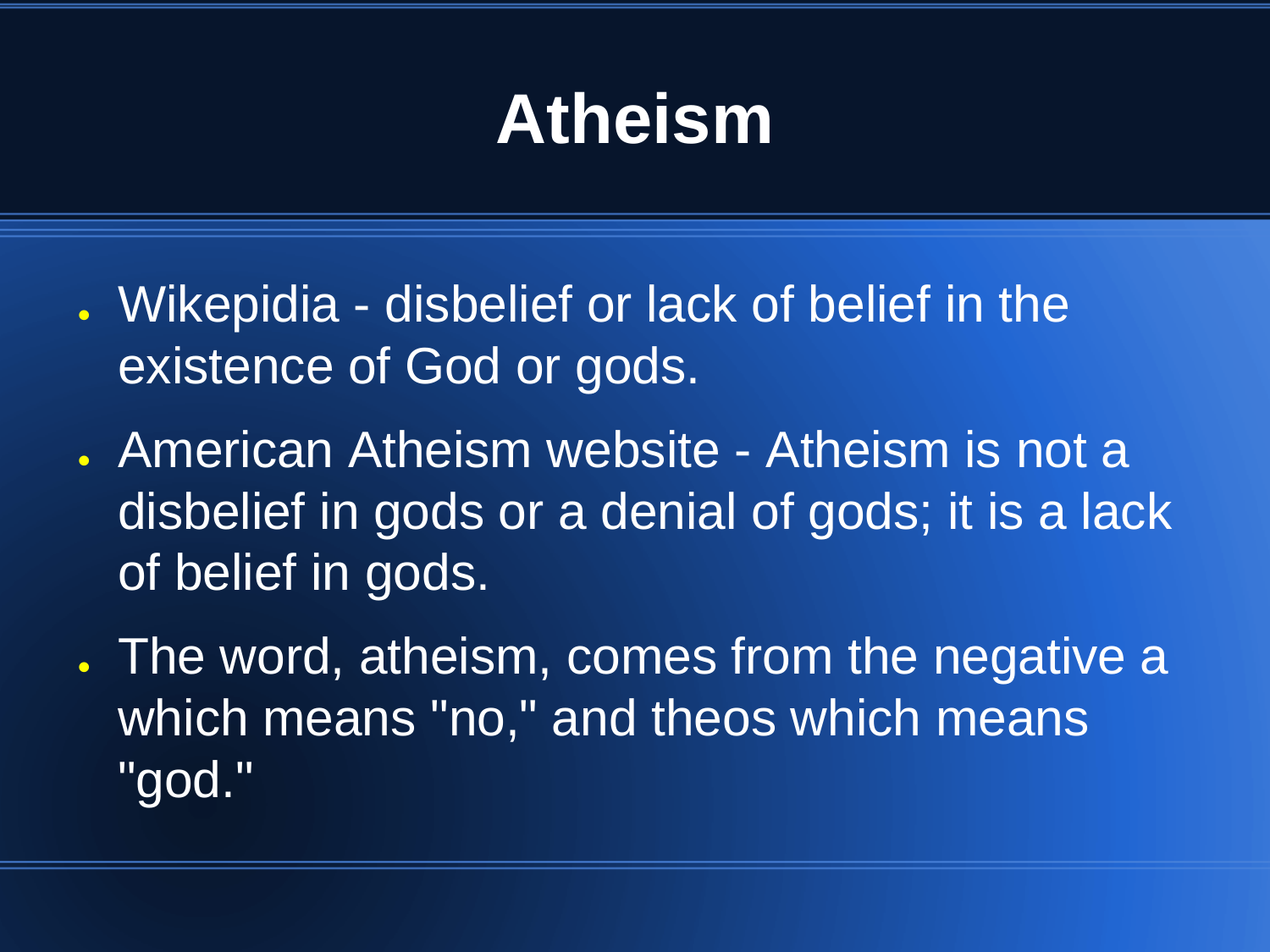## **What an Atheist is...**

- ."An atheist is someone who believes and/or knows there is no god."
- ."An atheist lacks belief in a god."
- ."An atheist exercises no faith in the concept of god at all."
- ."An atheist is someone who is free from religious oppression and bigotry."
- ."An atheist is someone who is a free-thinker--free from religion and its ideas."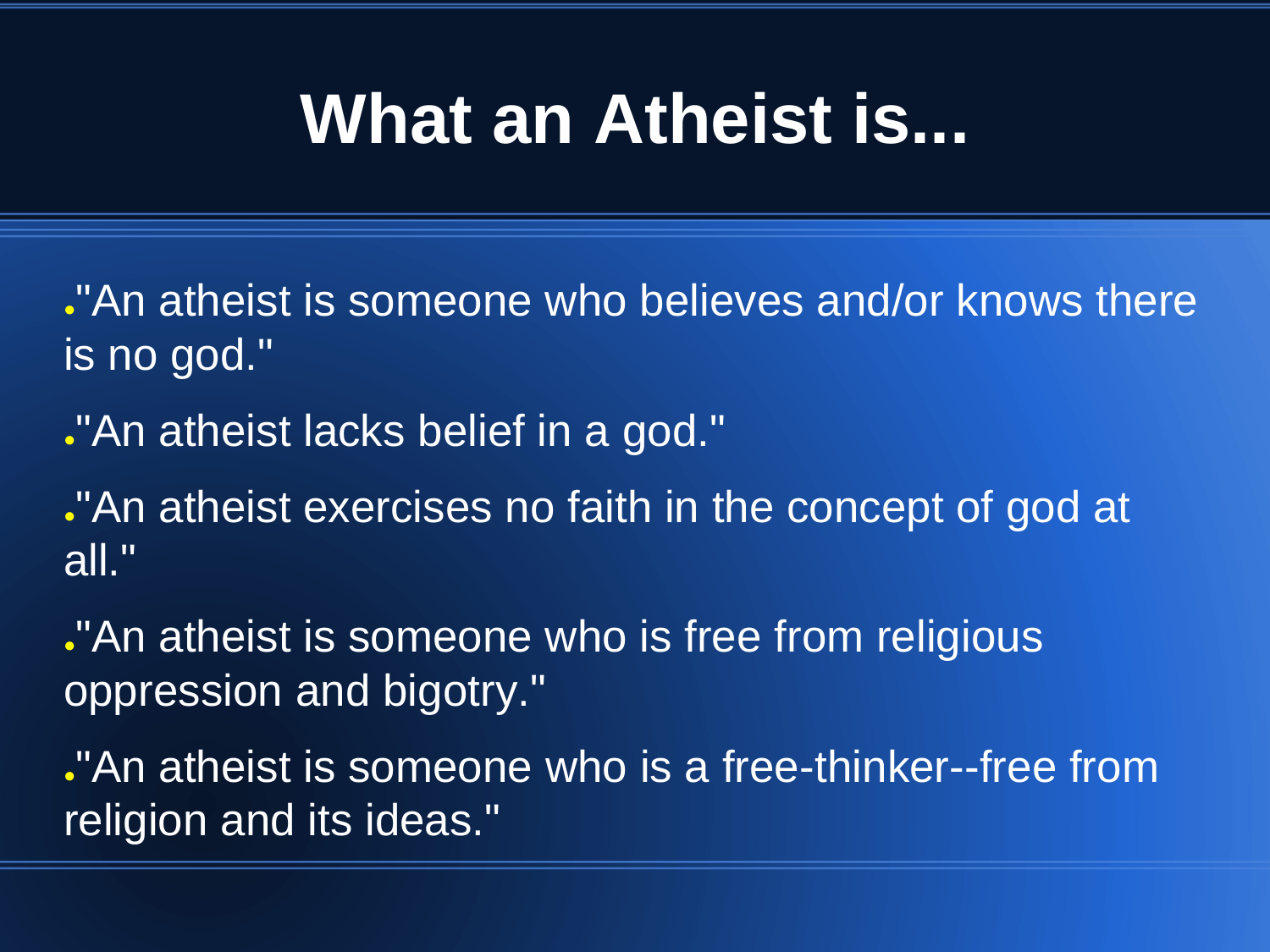### **How many are there in the U.S.?**

Statistics seem to suggest that in America the number of atheists is growing. The Pluralism Project at Harvard reports that people with no religious affiliation now number nearly forty million. That's almost 15 percent of the population, up from less than 10 percent in 1990, and so a virtual doubling of the atheist ranks in a single decade. Science writer John Horgan boasts that "there are more of us heathens out there than you might guess." It's unclear from the data if there are more atheists, or simply more people who are open about their atheism.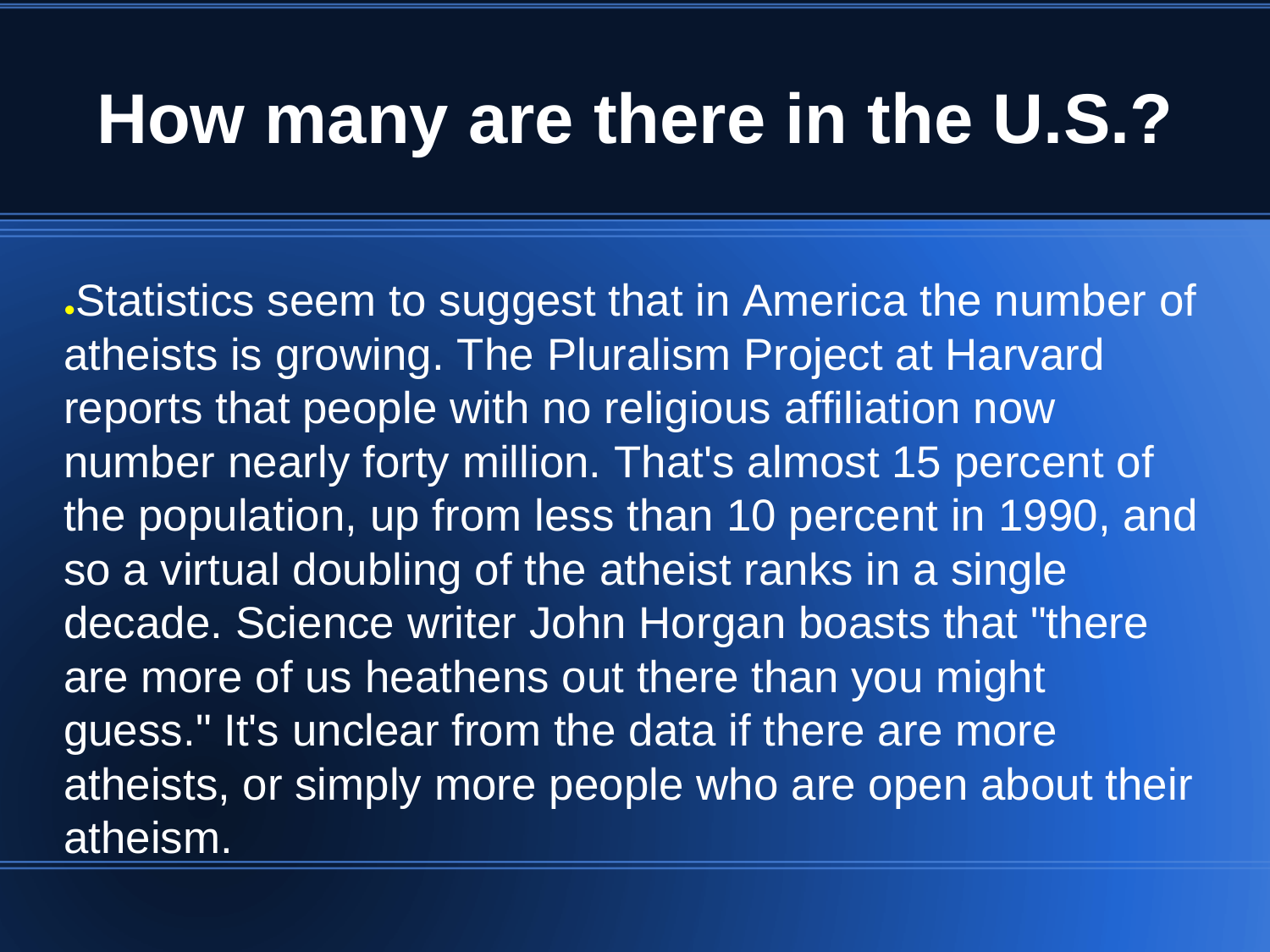#### **Basic Tenets of Atheism**

- . There is no God or devil.
- . There is no supernatural realm.
- Miracles cannot occur.
- . There is no such thing as sin as a violation of God's will. . Generally, the universe is materialistic and measurable. Man is material.
- Generally, evolution is considered a scientific fact.
- Ethics and morals are relative.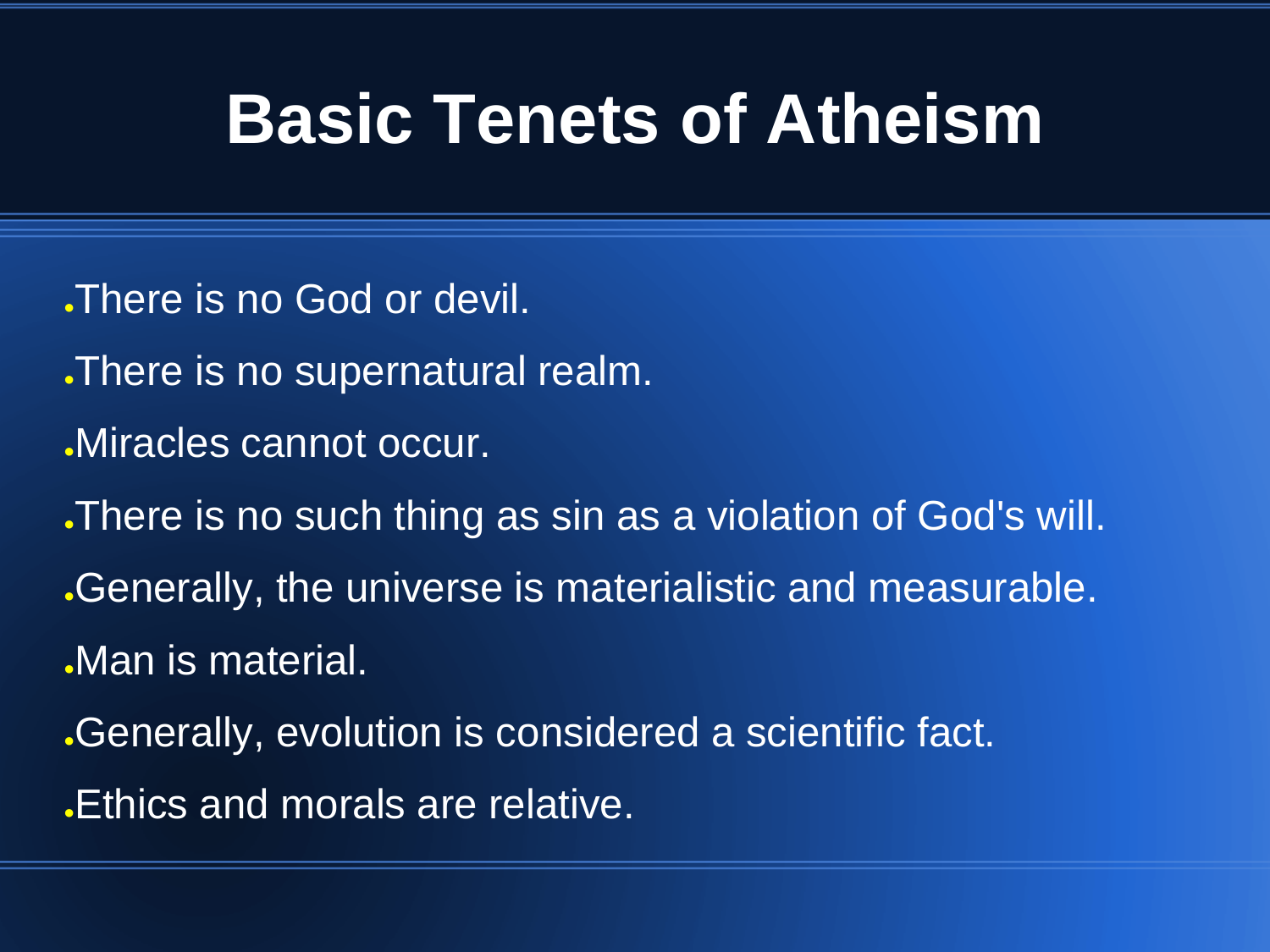## **What is Humanism?**



…an outlook or system of thought attaching prime importance to human rather than divine or supernatural matters. Humanist beliefs stress the potential value and goodness of human beings, emphasize common human needs, and seek solely rational ways of solving human problems

Modern Humanism, also called Naturalistic Humanism, Scientific Humanism, Ethical Humanism, and Democratic Humanism, is defined by one of its leading proponents, Corliss Lamont, as "a naturalistic philosophy that rejects all supernaturalism and relies primarily upon reason and science, democracy and human compassion." Modern Humanism has a dual origin, both secular and religious, and these constitute its sub-categories.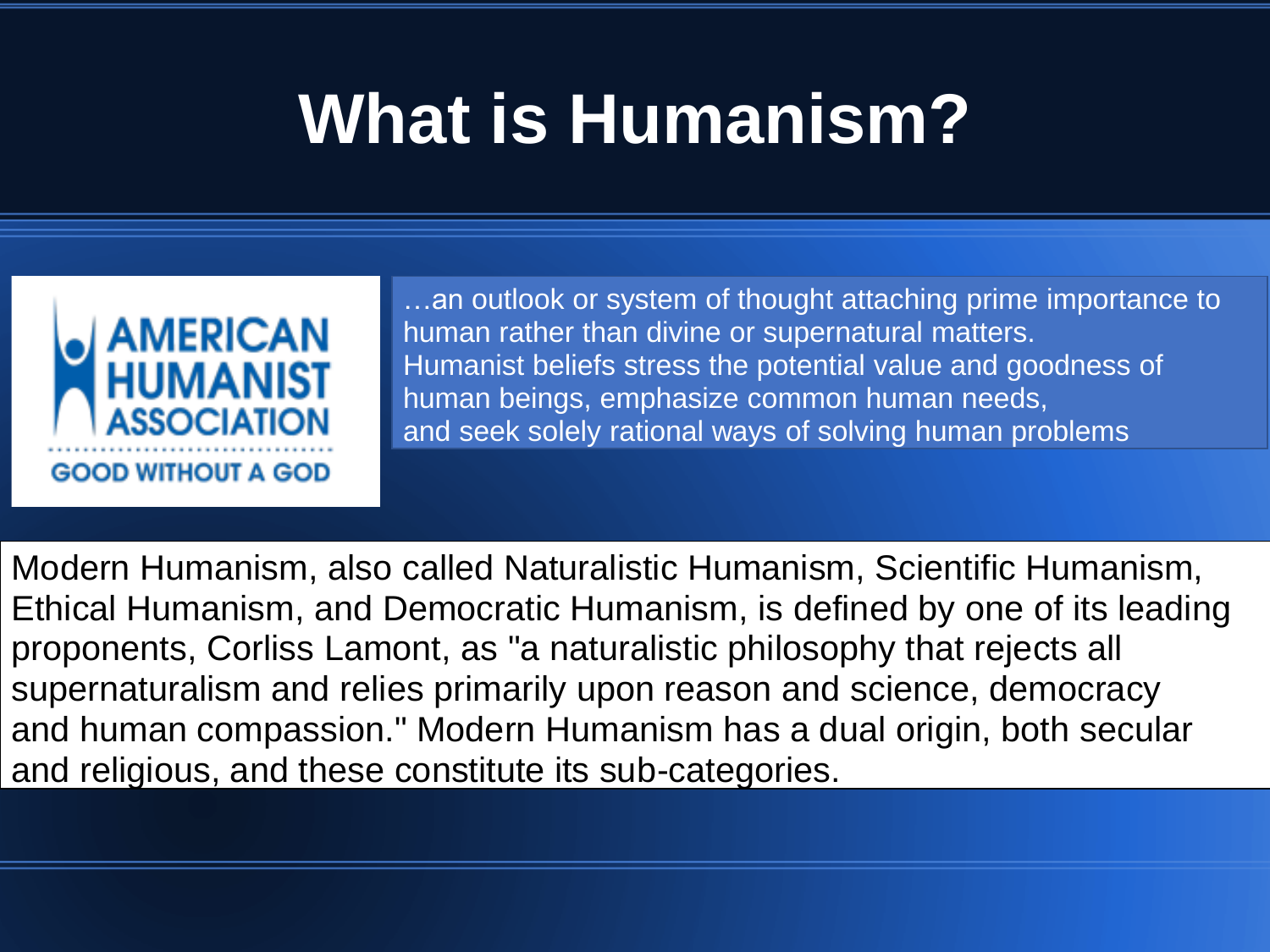## **A World-view**

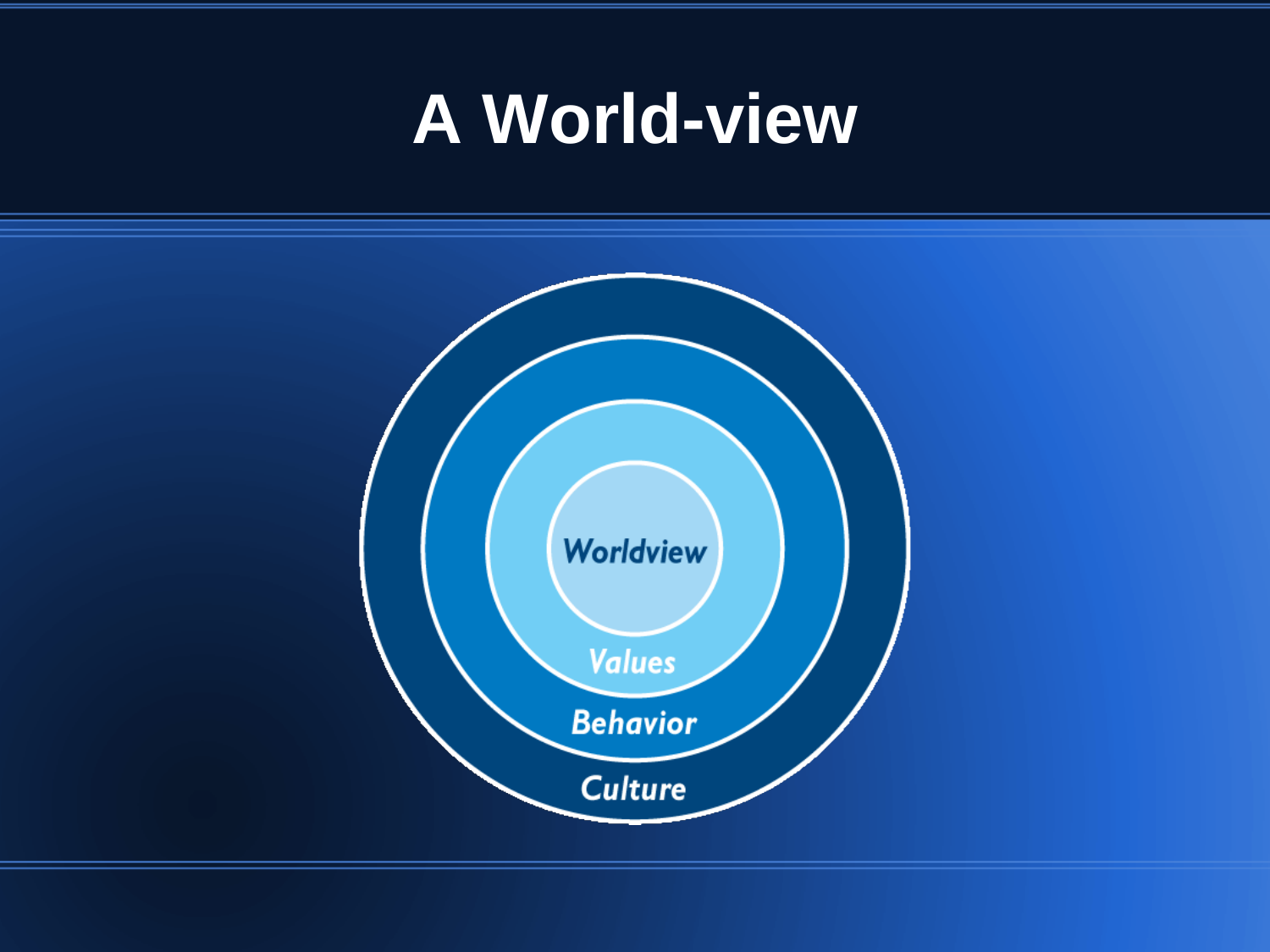## **Naturalism/Materialism**

●That the only reality is nature (Matter), as gradually discovered by our intelligence using the tools of experience, reason, and science. (http://www.naturalisms.org/)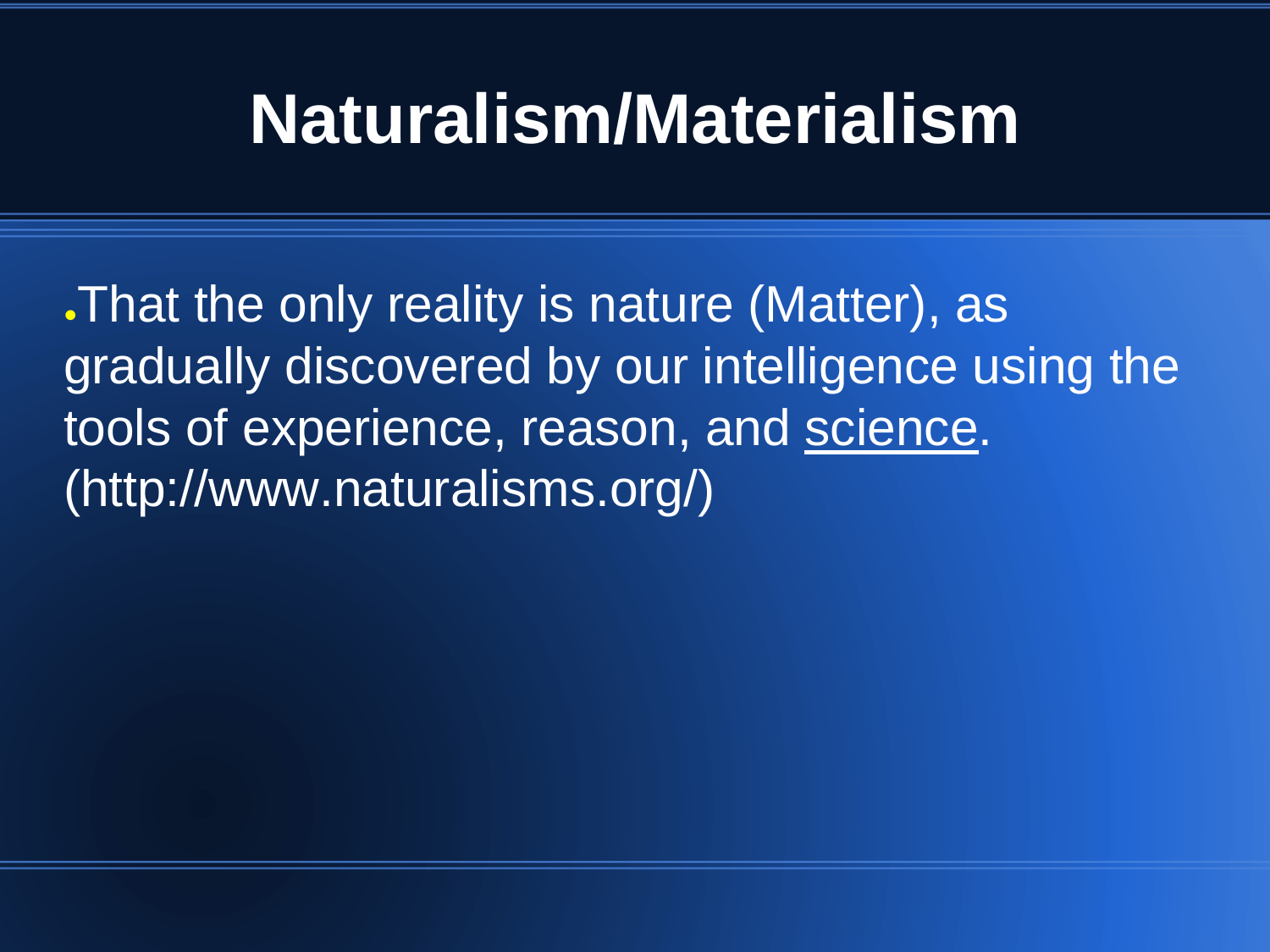### **The Humanist Manifesto**

A 1933 document compiled by 34 secularist in the United States. Many of its signers were leaders in education, government and the Unitarian clergy.

**Humanist Manifesto II was the 1973 update.** 

**Humanist Manifesto 2000, signed by R. Dawkins &** Arthur C. Clarke

●http://americanhumanist.org/Humanism/Humanist\_Manifesto\_III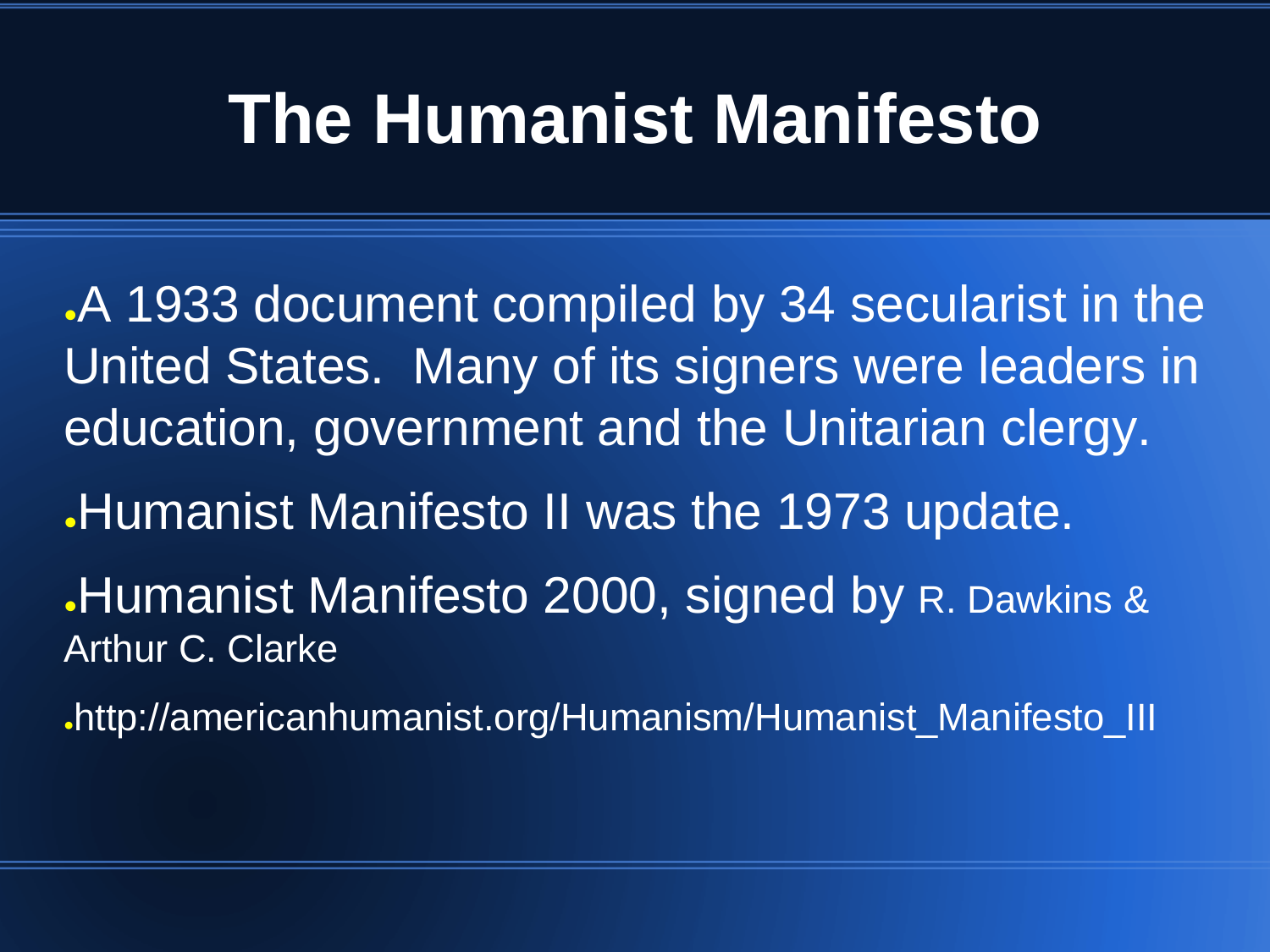### **Promotion of …**

**Atheism .Evolution Amorality** .Autonomous, Self- Centered Man ●Socialistic One-World Government (Mind Siege pg. 128 LaHaye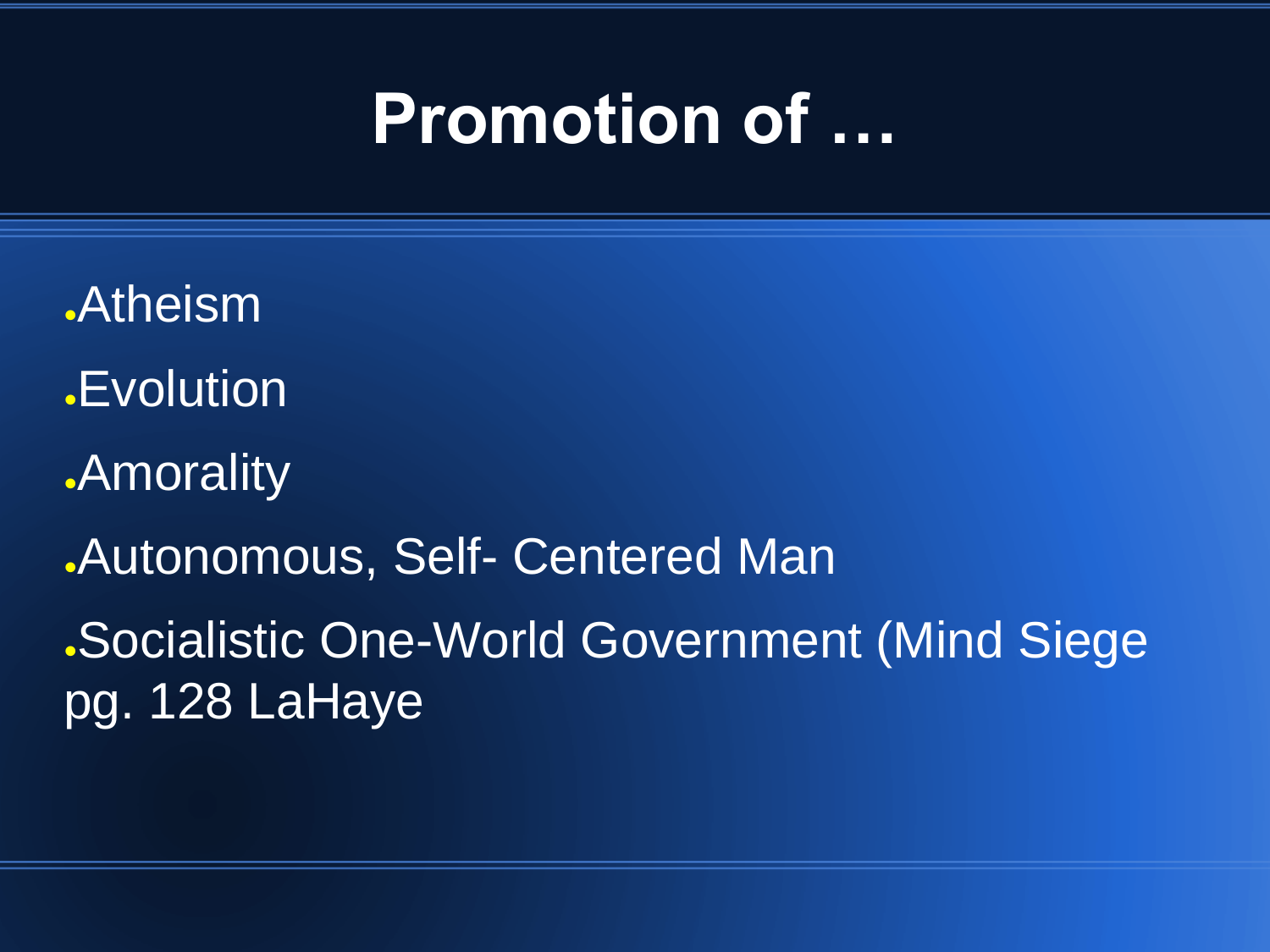### **That's religion and not science!**

. To argue for God is a argument of no relevance to the Atheist, because of there materialistic world-view To argue for God is ridiculous, because the conclusion is already a wrong conclusion according to the Atheistic world-view paradigm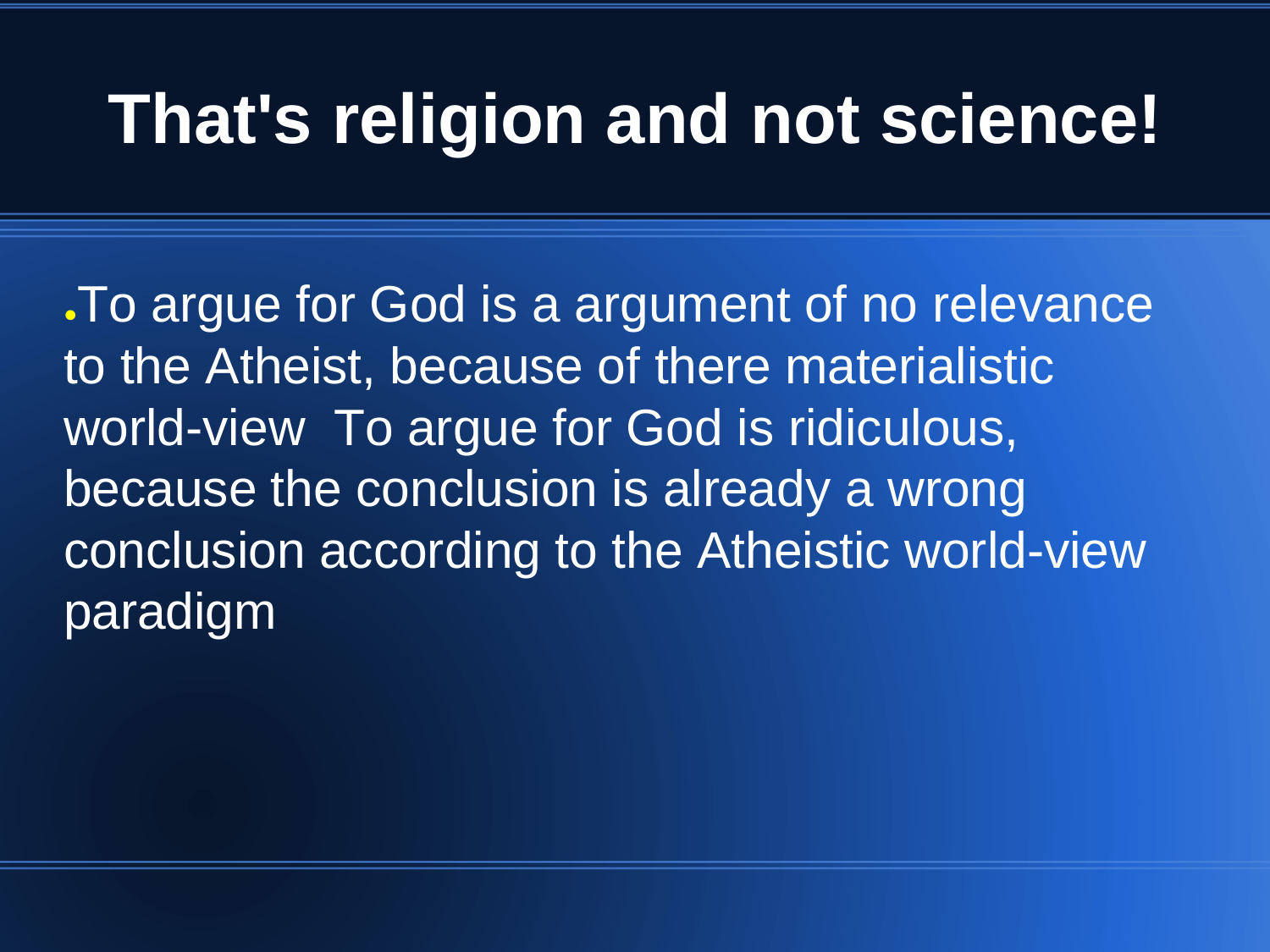# **Atheist Aldous Huxley (1894-1963)**

"Yes; but what sort of science?" asked Mustapha Mond sarcastically. "You've had no scientific training, so you can't judge. I was a pretty good physicist in my time. Too good– good enough to realize that all our science is just a cookery book, with an orthodox theory of cooking that nobody's allowed to question, and a list of recipes that mustn't be added to except by special permission from the head cook. I'm the head cook now.

Quote from the book "Brave New World"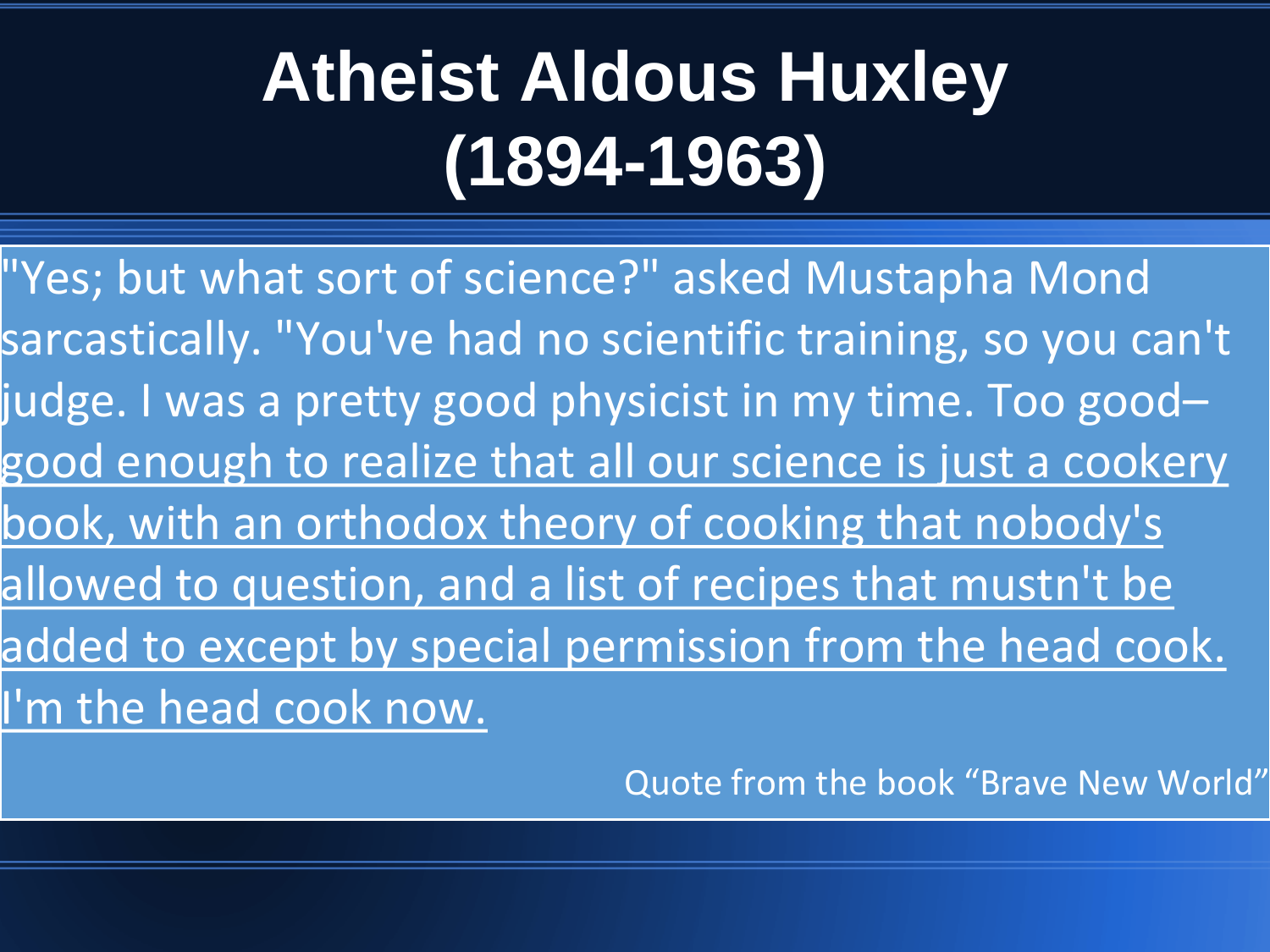# **Atheist Aldous Huxley (1894-1963)**

"I had motives for not wanting the world to have a meaning; and consequently assumed that it had none, and was able without any difficulty to find satisfying reasons for this assumption. The philosopher who finds no meaning in the world is not concerned exclusively with a problem in pure metaphysics. He is also concerned to prove that there is no valid reason why he personally should not do as he wants to do.